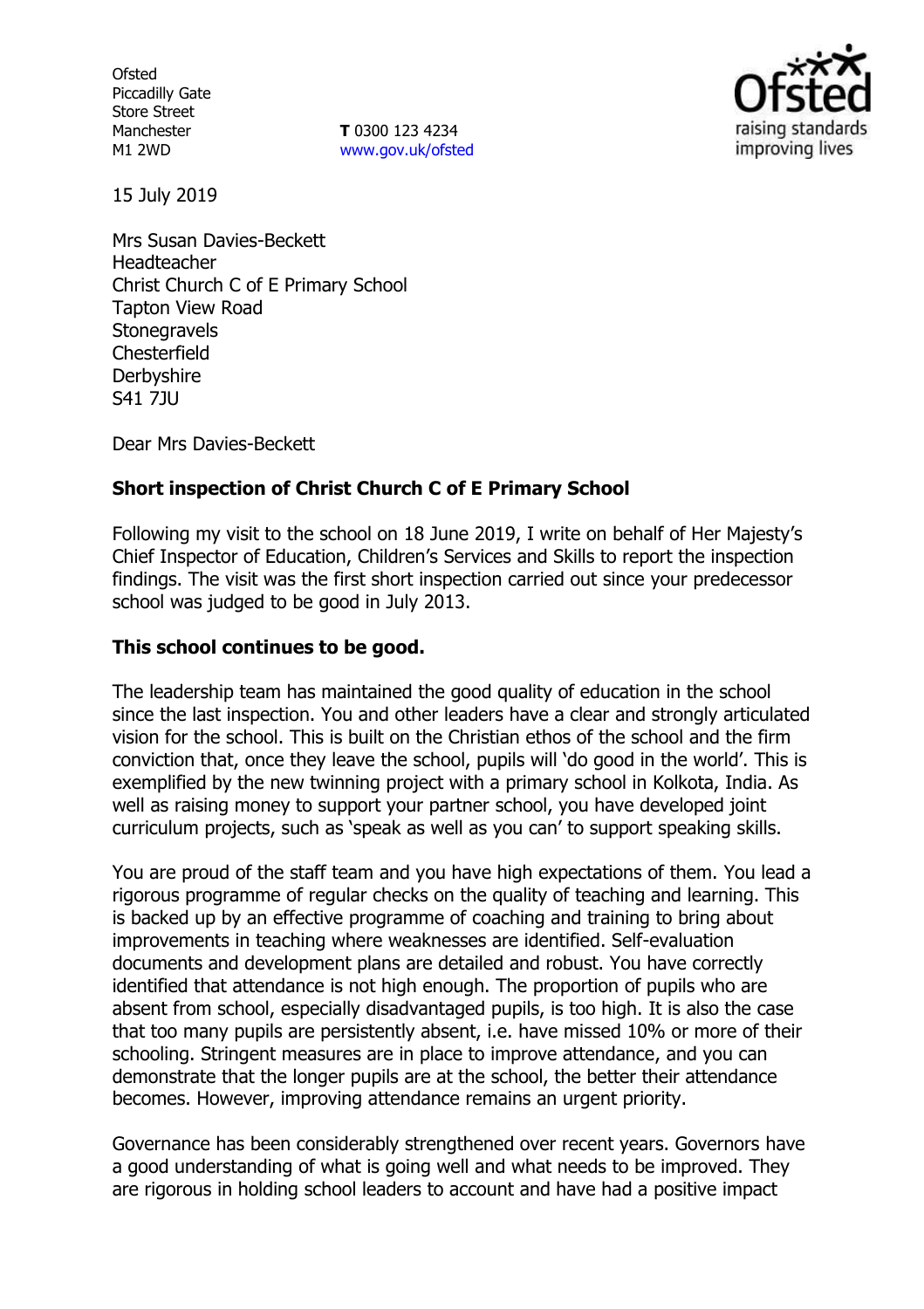

through their own monitoring on, for example, the provision of extra-curricular activities for disadvantaged pupils. The chair of the governing body spoke of how the school is a 'listening school', and I could see for myself how school leaders have embraced the support available from the Derby Diocesan Academy Trust. In return, some aspects of the school's work are now used as examples of best practice by the trust, for example the very strong provision in the early years.

The pupils with whom I met told me that what they like most about their school is that they learn interesting things and that it is a good place to make friends. They told me the good behaviour that I observed, both in lessons and around school, was typical. In all the lessons you and I visited together, we observed pupils working hard, concentrating well and cooperating well together. Pupils told me that they would like to have more opportunities to learn music. Some curriculum subjects are merged into a part of the timetable called 'enrichment' but, because you cannot be sure that pupils are being taught sufficiently well enough across all subjects and year groups, you will be beginning a review of the curriculum next term.

Parents and carers with whom I spoke were all very positive about the school. Common themes were how friendly and approachable the staff were, the warm, welcoming atmosphere and the 'family feel' of the school. A typical parental comment was that coming into the school always felt like receiving 'a warm hug'. The very large majority of parents who completed Ofsted's online survey were positive. All the staff who completed the online survey said that they felt proud to work at the school. A typical comment was, 'Every decision we make is for the children and nobody else.' Staff appreciate the consideration school leaders give to their workload, for example, by changing the marking policy to make it more manageable for staff.

### **Safeguarding is effective.**

There is a strong and tangible culture of safeguarding in the school. Staff are knowledgeable about how to recognise vulnerable children and know what to do to help them. The systems and procedures for keeping children safe are robust and fit for purpose. You keep copious logs and records of all significant incidents and use these logs to monitor any patterns or trends. As the designated lead for safeguarding, you know the vulnerable pupils and families very well. You and your colleagues are tenacious in battling on behalf of pupils who are at risk of harm. Leaders work effectively with parents, carers and external agencies to ensure that pupils are safe and secure. The procedures for ensuring that all staff and volunteers are suitable and are fully trained in safeguarding are efficient and effective. Governors regularly check that this is the case.

Risk assessments are comprehensive and detailed and you recently reviewed them all with the whole staff team to ensure that everyone fully understood and could implement them. All the pupils with whom I spoke could give me examples of ways in which they had learned how to stay safe at school, and they all said they could speak to a trusted adult at school if they ever had a concern. The pupils' online survey confirmed that they feel safe at school. Safeguarding is built into the weekly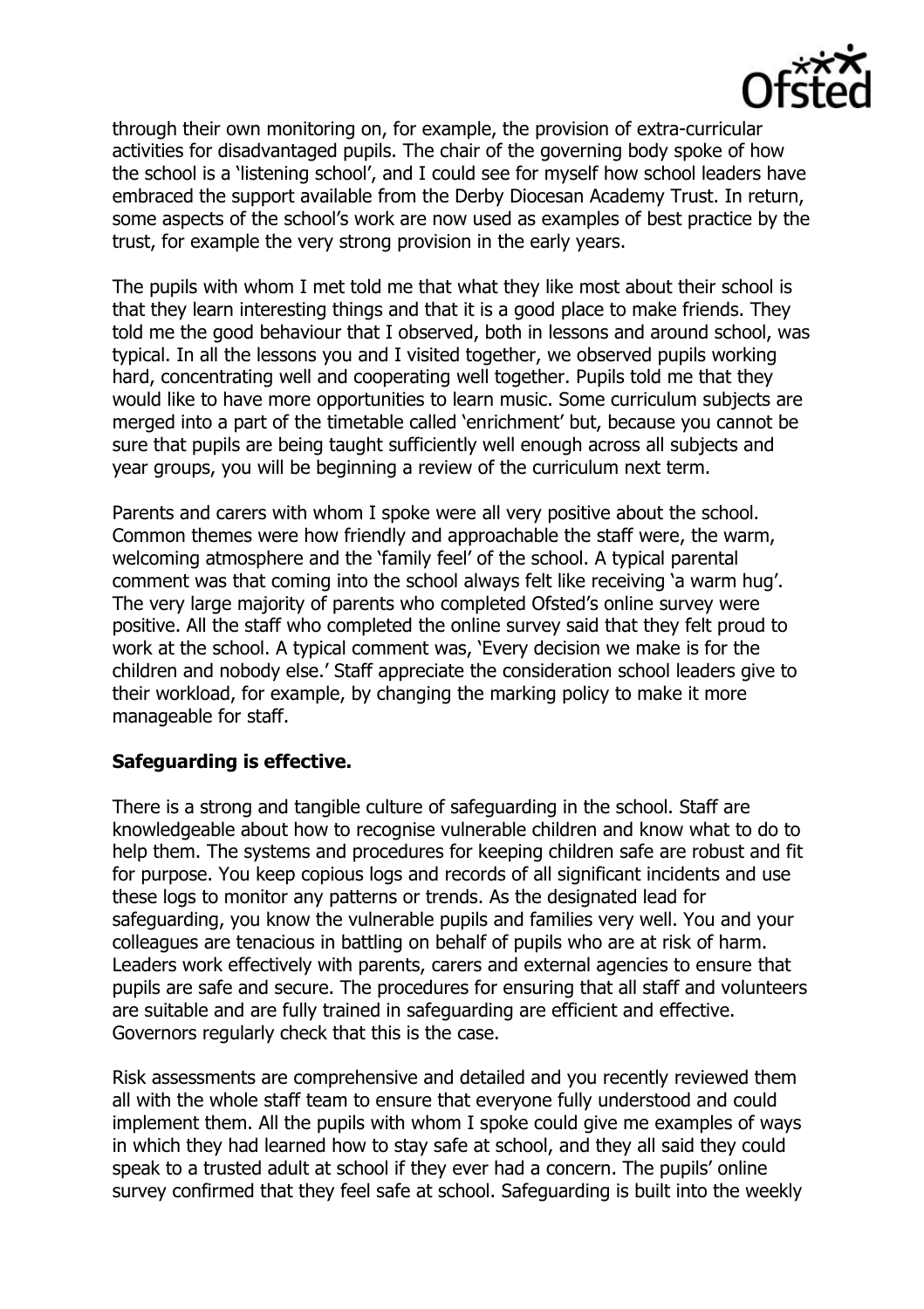

routines of the curriculum through regular circle time and 'tell me' notes, whereby pupils feel secure in sharing any worries or anxieties they might have.

# **Inspection findings**

- One of my key lines of enquiry was around the teaching and learning of mathematics at key stage 1. School leaders recognise the improvement focus over the last few years has been on reading and writing and now it is the right time to concentrate more on further improving pupils' achievement in mathematics. Outcomes have improved in this subject, especially in key stage 1 this year. The joint lesson observations and work scrutiny confirmed promoting pupils' reasoning skills is generally well planned for in the teaching of mathematics. Pupils' attitudes to learning are positive. They work hard and present their work neatly and tidily. In most cases, pupils make strong progress. However, some pupils, particularly the most able, do not make the progress that they are capable of because the work they are provided with does not have an appropriate level of challenge.
- Our joint work scrutiny confirmed there were some weaknesses in the teaching of mathematics which need to be addressed. These included some inconsistencies in expectations, particularly for the most able, and some examples of work not well matched to pupils' learning needs. There was also some lack of coherence in the planning of the mathematics curriculum. Your unflinching rigour, high expectations and determination that teaching must be of the highest standard were evident throughout our scrutiny of pupils' books.
- $\blacksquare$  My second focus was on the teaching and learning in reading. The determination of school leaders to make reading a priority is evident. As you explained, this is not just a matter of pupils being well prepared to pass tests, but it is about promoting a love of reading. The 'Book Club' in all classes from Year 2 to Year 6 is well established and pupils love it. As they move through the school, they are exposed to a wide range of high-quality children's literature. This is backed up by a carefully planned programme of teaching reading, which is based on pupils self-selecting titles from a prescribed range of suitably challenging books and then, having finished the books, completing quizzes, which allow teachers to assess how well they have understood what they have read. This approach is effective and, as a consequence, pupils' reading skills are consistently improving. Last year, almost half the pupils in Year 2 had not met the expected standard in reading by the end of the year, but this year, in Year 3, many have caught up and are now attaining well.
- Leaders do not have a precise idea of whether the knowledge pupils are learning across all subjects is building effectively on things they already know, and that they remember sufficient of what they are taught. You have already made plans to review this aspect shortly, so you can be confident that pupils make good progress in subjects other than English and mathematics.
- Finally, I examined how well school leaders spent the pupil premium. These funds are allocated appropriately for disadvantaged pupils. Careful consideration is given to reviewing the success and impact of the various strategies used each year, and school leaders are not afraid to change course when required. The